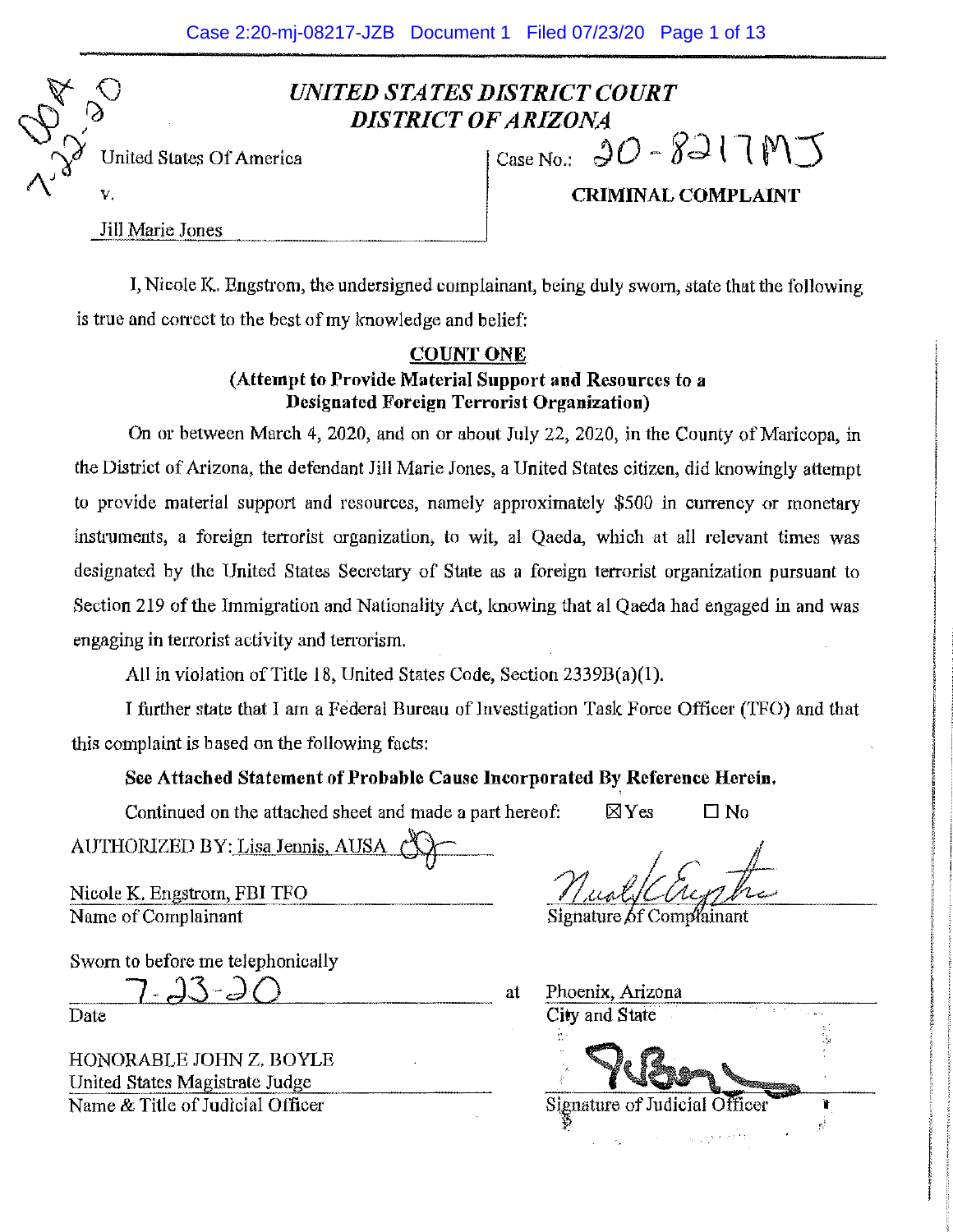## **AFFIDAVIT IN SUPPORT OF AN APPLICATION FOR A CRIMINAL COMPLAINT**

I, Nicole K, Engstrom, being first duly swam, hereby depose and state as follows:

## **INTRODUCTION AND AGENT BACKGROUND**

1. I am **a** Peace Officer in Arizona, as defined by Arizona Revised Statute Section 13-105 and have been since 1998, I am currently employed as a detective with the Scottsdale Police Department and have been employed by the Scottsdale Police Department since December 2002. Since May 2019, I have been concurrently assigned to the Special Investigations Section and to the Federal Bureau of Investigation (FBI), Joint Terrorism Task Force (JTTF). As such, I am crossed deputized as a Special Deputy United States Marshal, and a federal law enforcement officer within the meaning of Rule 4l(a), Federal Rules of Criminal Procedure. During my assignment as a Special Deputy U.S. Marshal, I have been a full-time member of the JTTF at the FBI's Phoenix Division where I have investigated numerous criminal violations, including those related to terrorism. In this capacity, I investigate numerous criminal violations, including those related to international terrorism, such as allegations of the provision of material support to designated foreign terrorist organizations. In addition to my on-the-job experience, the FBI provided me with extensive training in international terrorism and the techniques used to investigate allegations of international terrorism.

2. I make this affidavit in support of an application for a criminal complaint for Jill Marie JONES, a United States citizen, residing in Chandler, Arizona, for violating Title 18, United States Code (U.S.C.),  $\S$  2339B(a)(1), Attempting to Provide Material Support to a Designated Foreign Terrorist Organization (FTO).

3. The facts set forth in this affidavit are based on my own personal knowledge, information provided by two FBI online covert employees (hereafter OCE-1 and OCE-2) as discussed herein, information provided by other law enforcement officers, my review of

 $\bf{l}$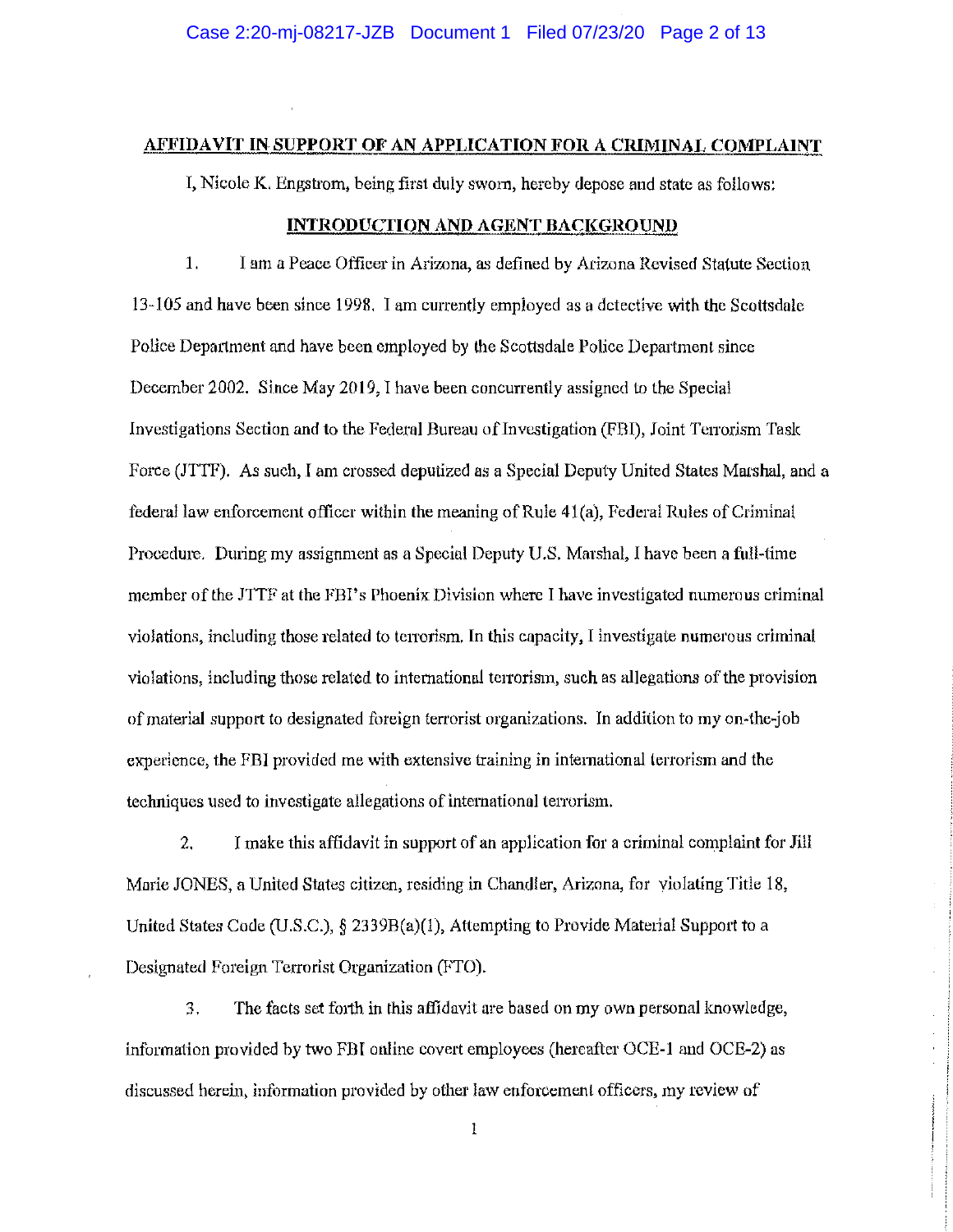### Case 2:20-mj-08217-JZB Document 1 Filed 07/23/20 Page 3 of 13

documents and computer records related to this investigation, communications with others who have personal knowledge of the events and circumstances described herein, and information gained through my training and experience. This affidavit is solely intended to show that there is sufficient probable cause for the requested warrant and does not set forth all of my knowledge about this matter.

4. Based on my training and experience, and the facts as set forth in this affidavit, there is probable cause to believe that JONES attempted to provide material support and resources to a FTO—that is, al Qaeda (AQ)—in violation of Title 18, United States Code,  $\S$  $2339B(a)(1)$ . Specifically, JONES attempted to provide material support and resources, in the fom1 of"currency or monetary instruments" *as* referenced in 18 U.S.C. *§§* 2339B(a)(l) and 2339A(b)(l), including money contained on a Visa Prepaid card, intended for al Qaeda.

5. JONES is a 35-year old United States citizen who currently resides in Chandler, Arizona. As set forth in greater detail below, JONES has been in communication with OCE-1 and OCE-2. JONES believed OCE-2 to be a member of al Qaeda, During her conversations with OCE-2, JONES agreed to send OCE-2 money to purchase scopes for 1ifles that would be used by al Qaeda to kill American soldiers. On or about May 25, 2020, JONES sent OCE-2 \$500 using a Visa Prepaid card. In addition, JONES discussed her intention and plans to travel overseas to join and support terrorists and terrorist organizations.

#### **APPLICABLE LAW**

6. Title 18, United States Code, Section  $2339B(a)(1)$  prohibits, in pertinent part, a person from lmowingly providing "material support or resources to a foreign terrorist organization," or attempting to do the same.

2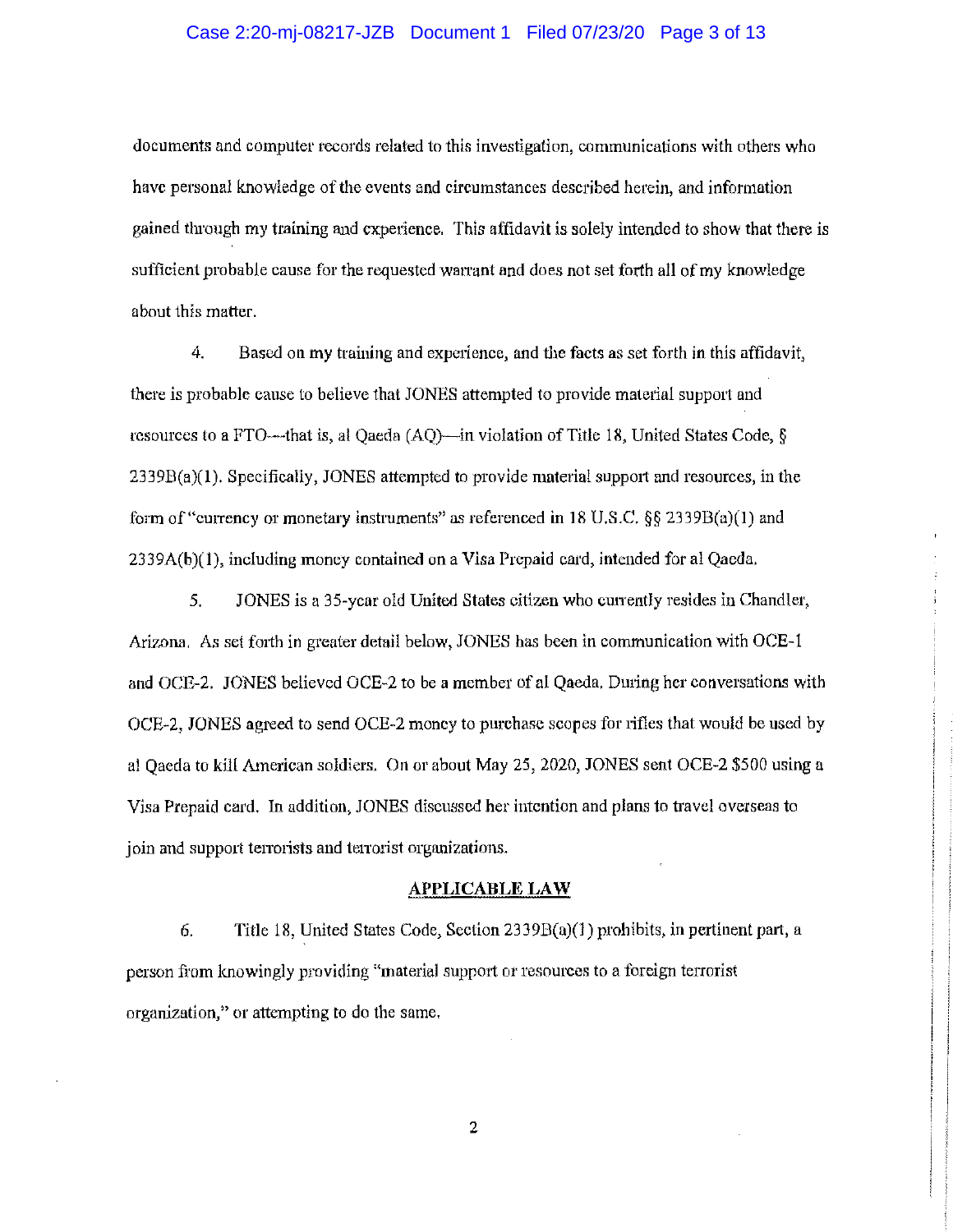#### Case 2:20-mj-08217-JZB Document 1 Filed 07/23/20 Page 4 of 13

7. The term "material support or resources" means any property, tangible or intangible, or service, including currency or monetary instruments or fmancial securities, financial services, lodging, training, expert advice or assistance, safe houses, false documentation or identification, communications equipment, facilities, weapons, lethal substances, explosives, personnel **(1** or more individuals who may be or include oneself), and transportation, except medicine or religious materials." Title 18 United States Code, Section 2339A(b)(l).

#### **AL QAEDA**

8. On October 8, 1999, the United States Secretary of State designated al-Qa'ida ("AQ"), also known as al Qaeda, as Foreign Tenorist Organization ("FTO") under Section 219 of the Immigration and Nationality Act and as a Specially Designated Global Terrorist entity under section 1(b) of Executive Order 13224. The Secretary of State also added the following aliases to the FTO listing: "the Base," the Islamic Army, the World Islamic Front for Jihad Against Jews and Crusaders, the Islamic Army for the Liberation of the Holy Places, the Usama Bin Laden Network, the Usama Bin Laden Organization, Islamic Salvation Foundation, and The Group for the Preservation of the Holy Sites. To date, AQ remains a designated FTO.

#### **PROBABLE CAUSE**

9. The FBI investigation revealed that JONES espoused violence in furtherance of Islamic extremist ideology within a Social Media Platform  $#1$  (hereinafter SMP-1)<sup>1</sup>. It also revealed that JONES supports jihad,<sup>2</sup> Sharia Law, and retaliation against the United States military and government actions occurring outside of the United States.

<sup>1</sup> Social Media Platform #I is a cloud-based messaging application and voice over IP service that allows users to exchange messages, photos, videos, and files, both non-secure and secured.

<sup>&</sup>lt;sup>2</sup> Jihad is an Arabic word that literally means striving or struggling, but in the context of al Qaeda supporters, it commonly refers to a holy war, fight, or struggle against the enemies of Islam.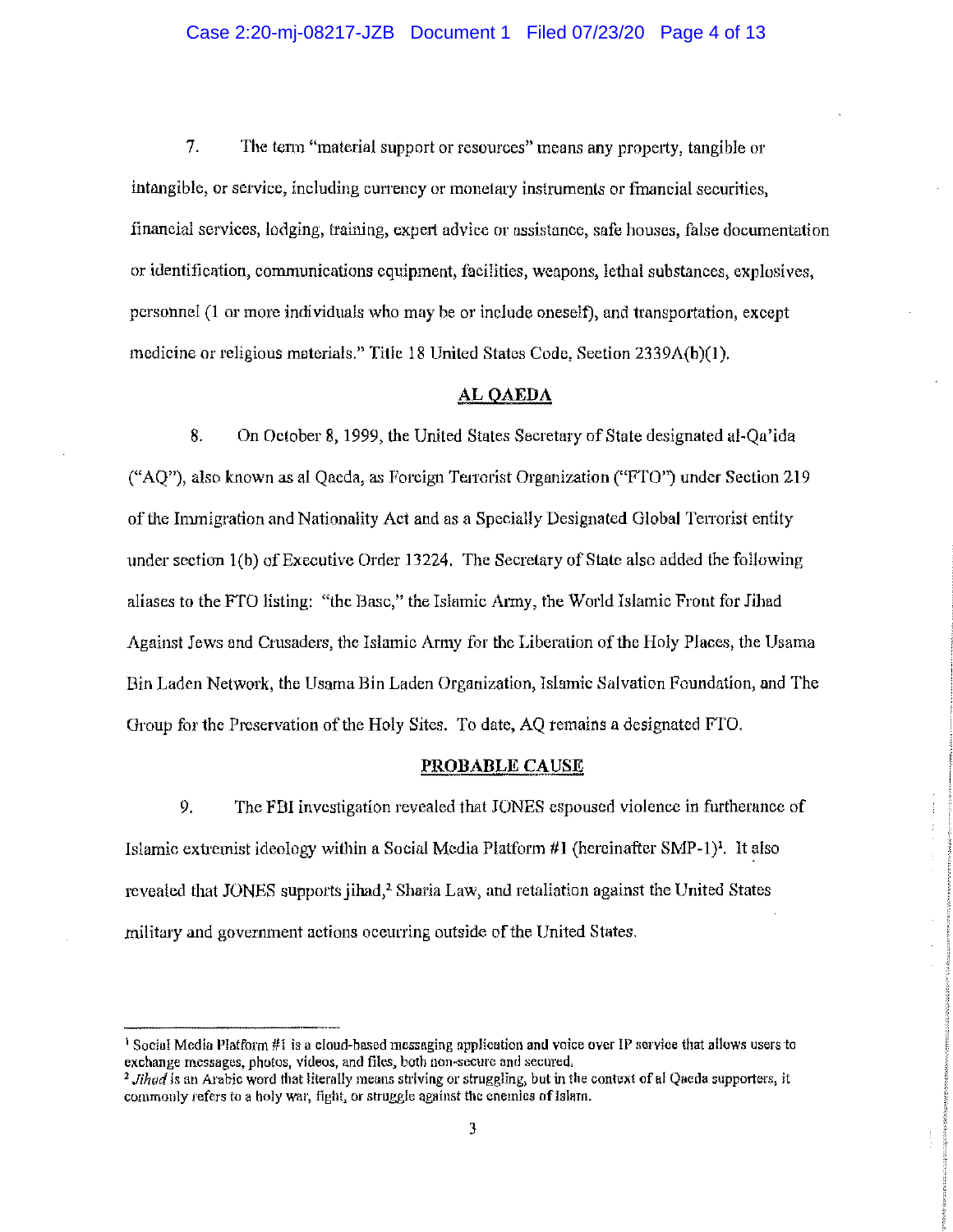#### Case 2:20-mj-08217-JZB Document 1 Filed 07/23/20 Page 5 of 13

10. On or about March 4, 2020, JONES initiated contact with an FBI Online Covert Employee (OCE-l ).

11. On or about April 1, 2020, JONES via SMP-1 told OCE-l that she "refused [to pledge allegiance to the flag] in school even when it was mandatory." During that same conversation, JONES sent OCE-1, an aiticle titled "The Way Forward: A word of advice on the Coronavirus pandemic," which was released by al Qaeda's central media outlet, As-Sahab media foundation, on March 31, 2020. JONES also sent a screenshot of the article's title with "al-Qaeda" circled and told OCE-1, "If you want me to share truth then I will. I just wanted you to know where it comes from so I don't get yelled at later if ya didn't notice haha."

12. On or about April 2 and 3, 2020, JONES sent multiple mujahedeen<sup>3</sup> videos to OCE-1 via SMP-24• JONES also communicated with OCE-1 via SMP-2 about watching videos of rnujahedeen attacks in Afghanistan and how the mujahedcen post notices warning people that they must follow Sharia Law and if they don't Allah will punish them. JONES said that she "did not pity those that died ... If they knew and went anyway to their office, they chose dunya over deen".5

13. On or about April 15, 2020, JONES told OCE-1 via SMP-1 that if her COVID-19 stimulus check were bigger, she would use it to leave the United States. JONES also told OCE-1 that she had at least one prior chance to leave the United States but it was too risky and she didn't want to be kidnapped.

*<sup>3</sup>***Based on my training and experience, conversations with other experienced agents 1 and conversations with FBI**  linguists fluent in Arabic, I have learned that mujahideen (or mujahedeen) are those who are engaged in jihad. Your affiant believes JONES uses this term in that manner.

<sup>4</sup>Social Media Platform 112 is a cloud-based messaging application and voice over IP service similar to SMP-l that allows users to exchange messages, photos, videos, and files, both non-secure and secured.

<sup>&</sup>lt;sup>5</sup> Based on my training and experience, conversations with other experienced agents, aud conversations with FBI linguists fluent in Arabic, I have learned that "Dunya over Deen" means carthly world over religion.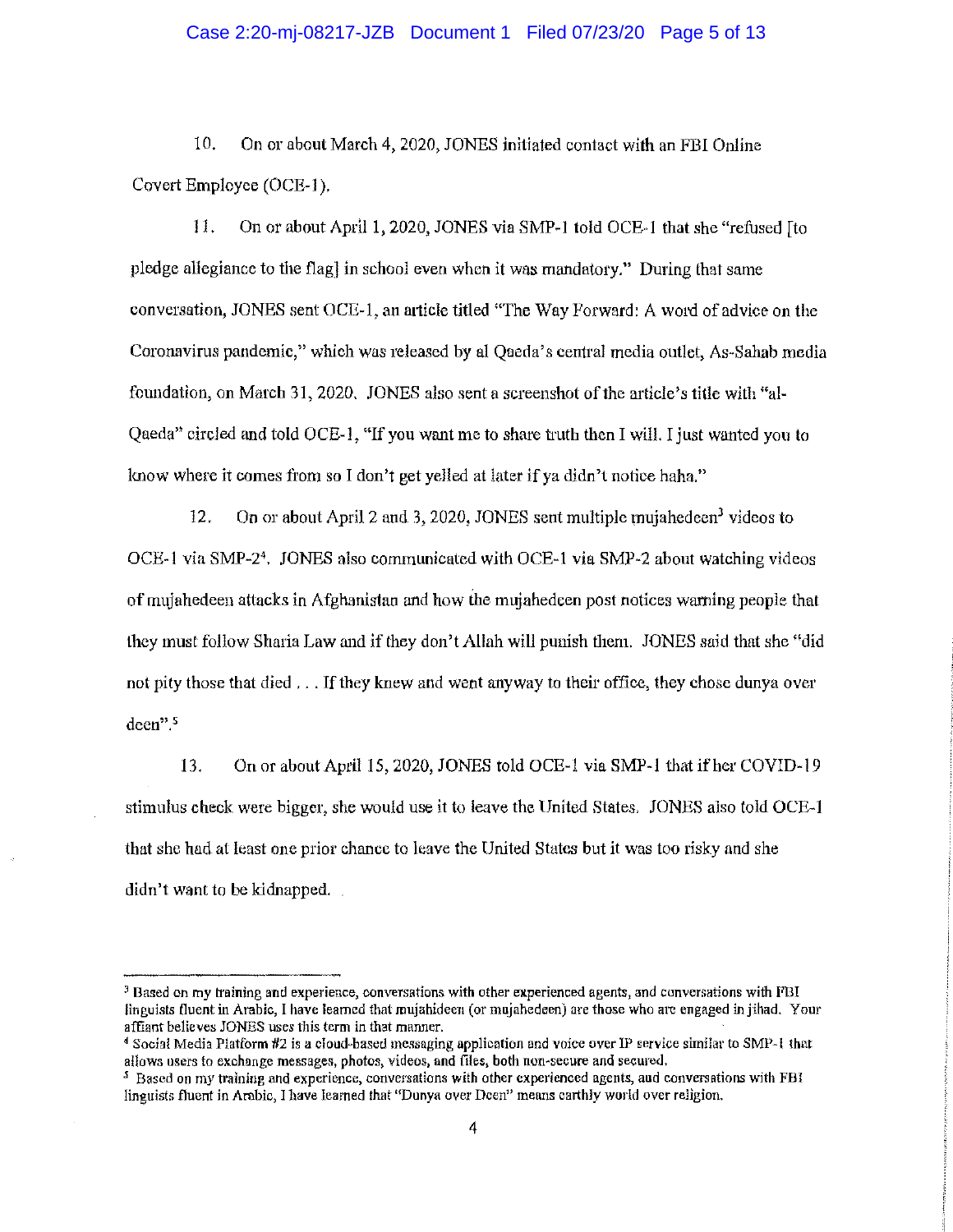## Case 2:20-mj-08217-JZB Document 1 Filed 07/23/20 Page 6 of 13

14. On or about April 30, 2020, JONES forwarded a conversation that JONES had with an unknown SMP-1 user who asked JONES where she would like to go to help other "sisters" and how JONES would get there. On or about May !, 2020, JONES continued the previous day's conversation with OCE-1 and sent her a screenshot of the conversation she told OCE-1 about the previous day. The contents of the screenshot show JONES stating "I do not fear it. my protection is not needed here, but from the hellfire/ I had told you before, and I stand by this ... 1 would rather go and support those that do what/ is right, and die trying to get there, or while I am there, than live in ease here." After sending the screenshot, JONES told OCE-1 that "Kuduz [sic]" was a good place to look to go. Your affiant believes JONES was referring to Kunduz inside the Kunduz Province, which is on the northern border of Afghanistan and shares a border with Tajikistan.

15. On or about May 2, 2020, OCE-1 gave JONES the eontact information for OCE-2 on SMP-26• On or about May 6, 2020, JONES contacted OCE-2 via SMP-2 and told OCE-2 that she did not want to stay in America. OCE-2 told JONES that he facilitates the movement of people.

I 6. On or about May 10, 2020, JONES spoke with OCE-2 via SMP-2. OCE-2 asked JONES where she wanted to go and Jones said that she and OCE-1 were discussing "Kuduz [sic]" (meaning Kunduz). When JONES was asked by OCE-2 if she supported al Qaeda and their struggle against the kuffar,' she responded affirmatively, "Yes, I do." After talking about Afghanistan, JONES further stated: "I want to go, and I am aware of the dangers involved in it. But I know its worth it. If I were ever to have a family I couldn't imagine raising them here. The

<sup>6</sup> JONES and OCR-2 only communicated on SMP-2.

<sup>7</sup>*Ku/far* is an Arabic term meaning infidel, disbeliever, or nonbeliever. In the context of al Qaeda supporters, the term commonly refers to any non-believer or non-Muslim.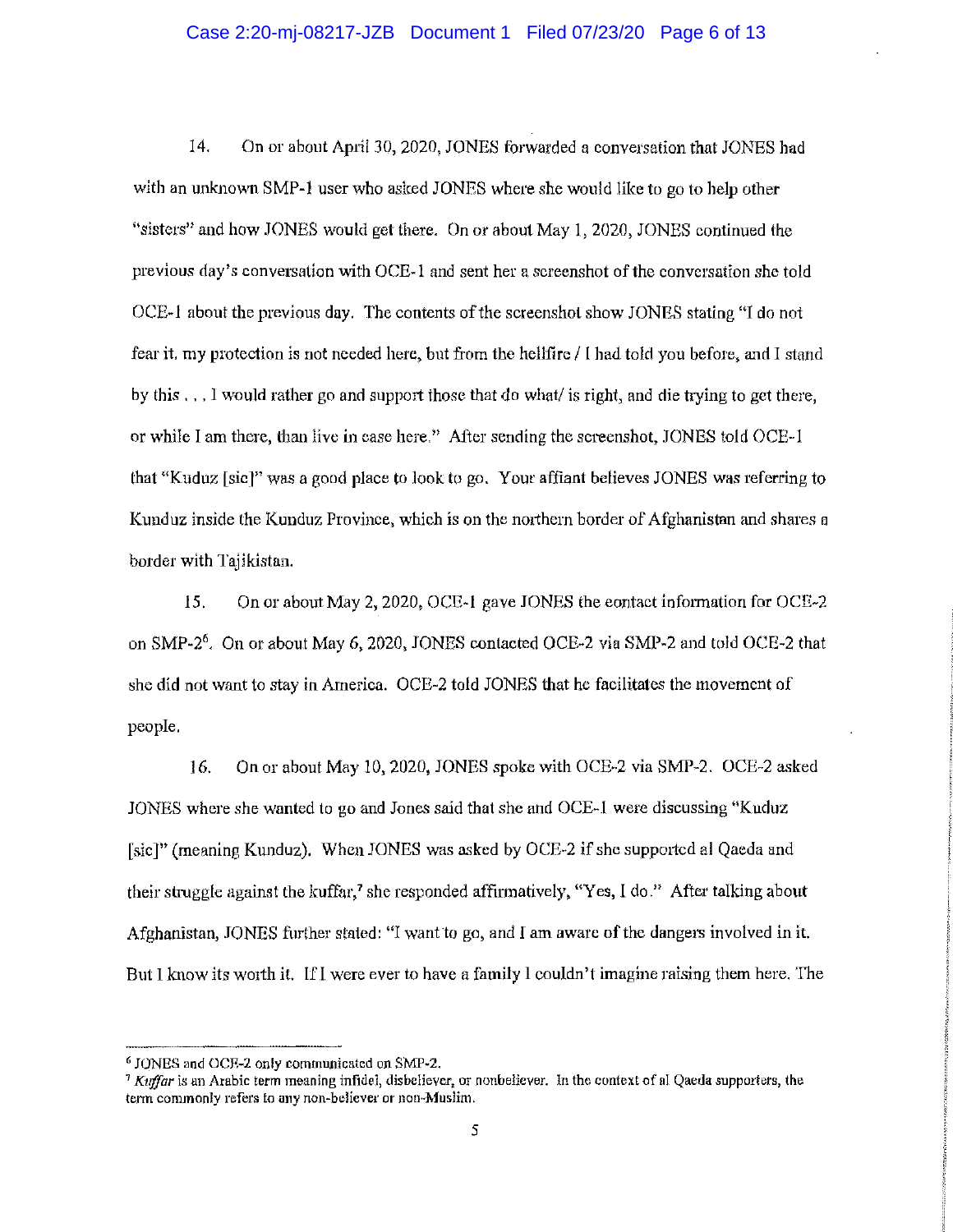## Case 2:20-mj-08217-JZB Document 1 Filed 07/23/20 Page 7 of 13

jobs I do here still feel empty, the 'Muslims' here are often worse than the kuffar we claim to be different from. I don't know what will happen to me there, or what I can do to help. But I want to try, and supporting AQ against the oppressors would be an honour." On that same day, JONES communicated with OCE-1 via SMP-2 and JONES told OCE-1 that she spoke with OCE-2 and asked OCE-1 about her conversation with OCE-2. OCE-1 told Jones that OCE-2 confitmed he was al Qaeda, JONES also made a to-do list for herself and OCE-1, whieh included "check visa/ update passport (for me at least)/save money/decide city to live in."

17. On or about May 12, 2020, JONES initiated a conversation with OCE-2, and OCE-2 asked JONES how she thought she could help al Qaeda. JONES responded: "Possibly websites, fixing translations, advertising/recruitment, subtitles, even checking official papers? Nasheeds<sup>8</sup> are a big thing for recruitment, lyrics/subtitles help a lot here. It's hard to find some with English when I first came to these groups."

18. On or about May 18, 2020, OCE-2 told JONES that there was fighting in

Afghamistan and that some al Qaeda fighters were killed by the murtadeen<sup>9</sup> and lcuffar so they were planning an istishhadi<sup>10</sup> operation against American soldiers. OCE-2 asked if JONES can help from where she is and if so, may Allah reward her for her efforts. JONES asked how she can help, and OCE-2 told her to pray. JONES responded:

> I had at one time thought of acting here, I have base near me. But my power is limited here. My resources and it's reach. Even then the brothers and sisters here would only be negatively impacted by it. They would get more harassment and the ones that aren't strong will go further from Islam from it. But most importantly I fear my reasons. Sometimes it feels selfish. , ... when it can only be for Allah (SwT)

<sup>&</sup>lt;sup>8</sup> *Nasheed* **refers to a work of vocal music, the material and lyrics of which make reference to Islamic beliefs,** history, religion, and current events. Nasheeds are often background music in Islamic extremist ideology videos in **order to entice the vlewer to support what they are seeing and hearing.** 

<sup>9</sup>*Mw·tadeen* is an Arabic word which means the conscious abandonment oflslam by a Muslim and includes the act of converting to another religion or non-acceptance of faith to be irreligious.

<sup>10</sup>*Jstishhadi* is an Arabic word meaning suicide attack used by many jihadist groups.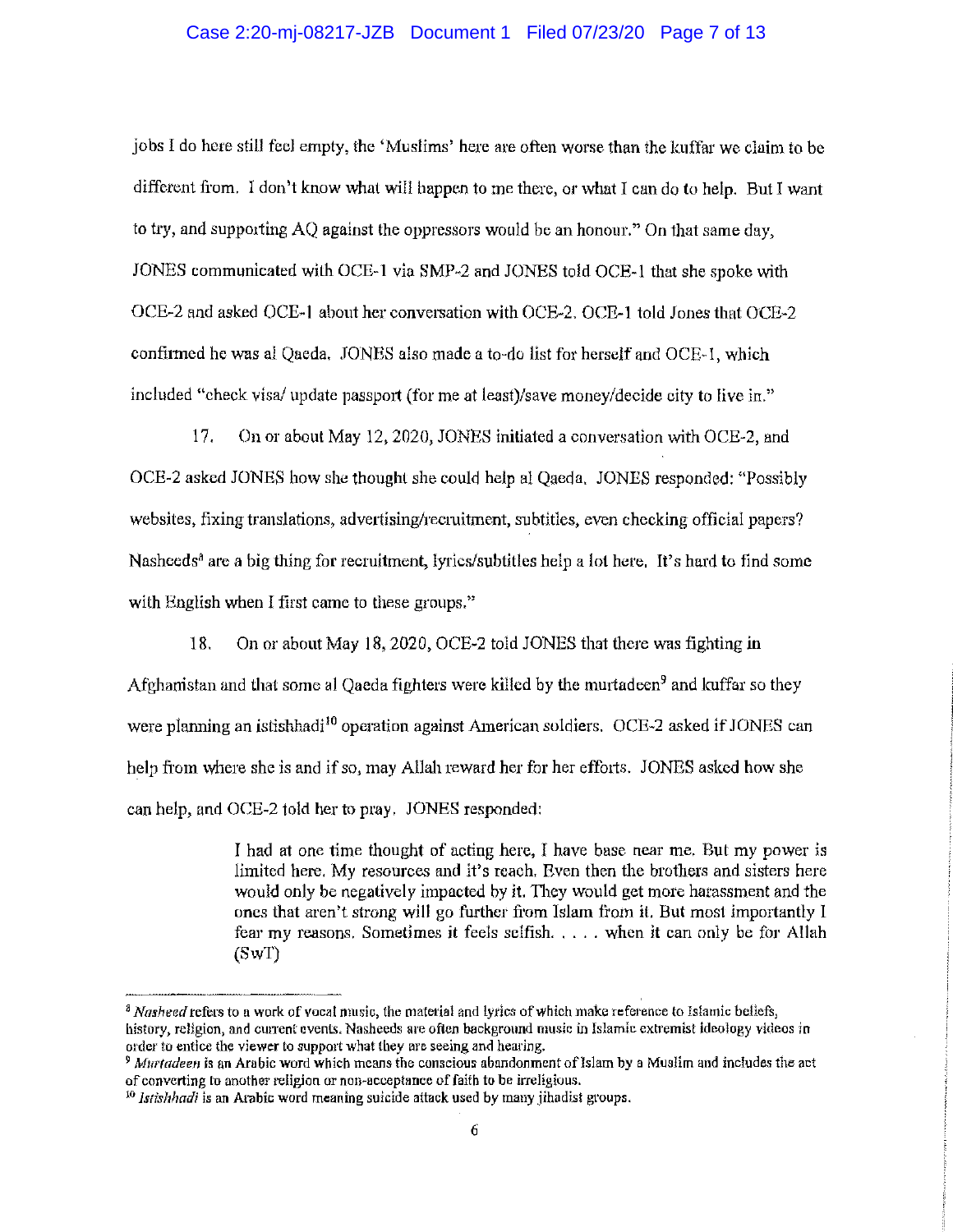$\ddot{\phantom{a}}$ 

Well I won't lie this world holds nothing for me. I'm ready to go home. It's a reason I'm not scared of this journey. Knowing I may die or be molested on the way even. But I'd rather live one more day fighting for freedom and Islam, then living years as a 'free' captive of the kuffar.

 $\bar{t}$  ,  $\bar{t}$  ,  $\bar{t}$ 

I have since known for me it is a last effort here. If I have no other way I may help, I would not hesitate to take that step. But if there is another path I must try that first. Even you are another path for me, another chance.

JONES told OCE-2 that she is not well off for money and that she never had extra money to get "weapons and such." OCE-2 said that if JONES could spare a little that the money would be used to buy weapons to kill Americans. OCE-2 told JONES that compared to America, living is not expensive, but weapons, explosives, armor, and scopes are expensive and they are needed to defend themselves. JONES told OCE-2 that she doesn't know OCE-2 and this could be a trap. OCE-2 responded that OCE-2 doesn't !mow her either and that she (JONES) comes from a place of non-believers. JONES replied "I can [help], and will but it only would delay us further" but said she will help "if that would be best I can do that." JONES futther stated to OCE-2: "The timing is interesting. Since because of coronavirus we all got government money, Free money basically. We would be delayed without it anyway, and it would be most irnnie the money from that goes for this ... They give us free money, and I turn it around on them, yes."

19. On or about May 21, 2020, JONES asked OCE-2 where she should send money to help al Qaeda. OCE-2 responded that they can only get money online. JONES offered to send it through PayPal, but OCE-2 said that a Visa "prepay" card is the safost way to send the money. OCE-2 further told JONES that they (meaning al Qaeda) must attack the kuffar that attack the Muslims and the snipers need scopes for rifles as the American patrols are far away. OCE-2 told JONES this will keep the snipers at a distance and keep the mujahedeen safe. JONES appeared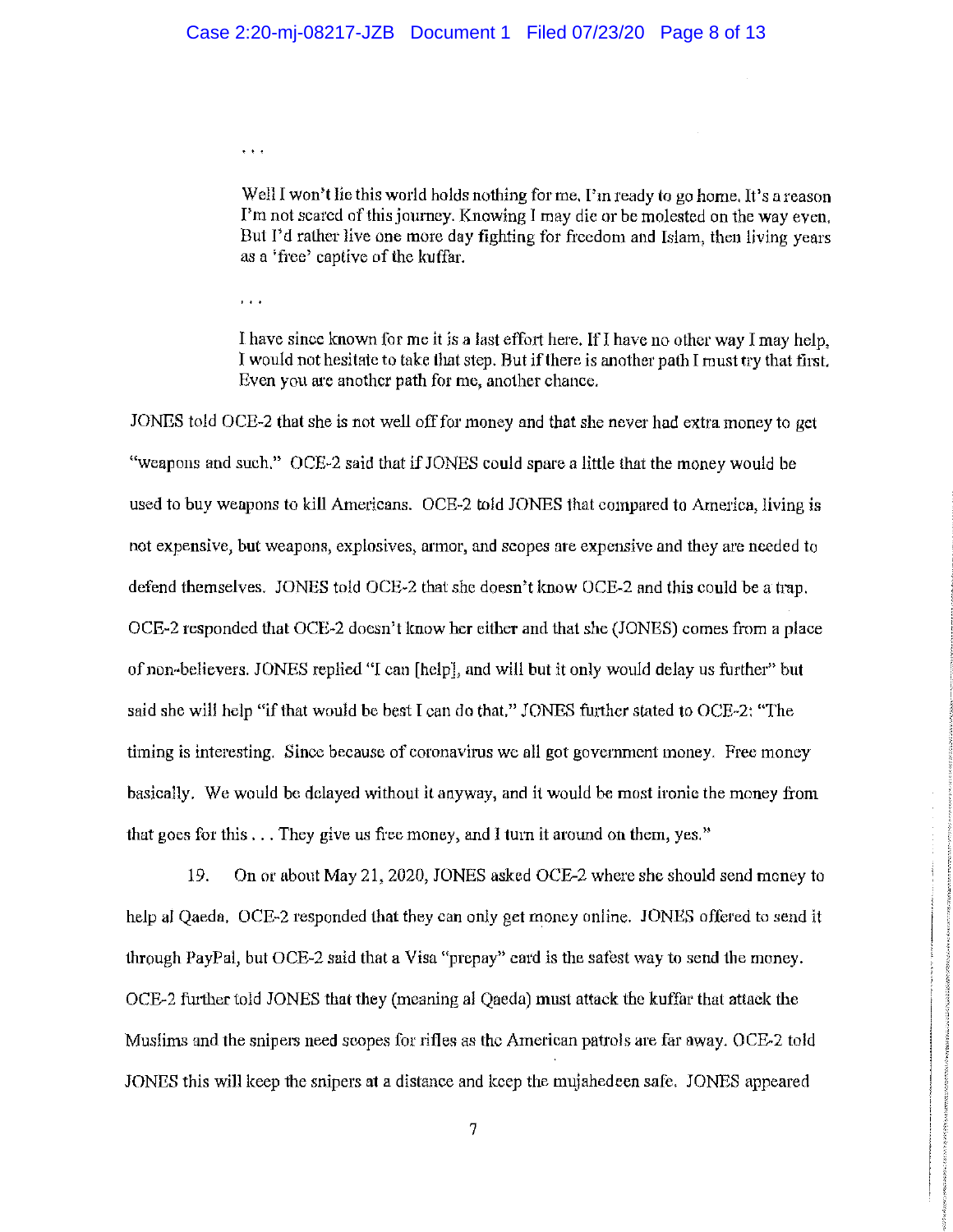## Case 2:20-mj-08217-JZB Document 1 Filed 07/23/20 Page 9 of 13

to research Visa Prepaid cards during this same conversation with OCE-2 and sent OCE-2 screenshots of Visa Prepaid cards. JONES decided to see if she could buy a card at a local store in order to conceal her identity (because buying one online requires the disclosure of personal information). During this same conversation, JONES told OCE-2 that it felt right to her to watch violent jihadist videos and that she had picked her new name for when she anives in Afghanistan.

20. On or about May 25, 2020, JONES sent OCE-2 screenshots of a \$500 Visa Prepaid card that she purchased at Walmatt in order to send money to OCE-2 for al Qaeda and told OCE-2 to register the card. OCE-2 thanked JONES for the money, and JONES told OCE-2, "may it help them to be victorious."

21. On or about May 26, 2020, OCE-2 sent JONES a picture of a rifle with a scope attached and told her that this is what was purchased with the money she sent. JONES responded, "I wish I had more to give but that'd cut into plans for leaving." On or about that same day, OCE-2 registered the card which showed an account balance of \$500. Later, the FBI removed the \$500 from the Visa Prepaid card and retained it as evidence.

22. On 01· about May 27, 2020, JONES told OCE-1 that JONES and OCE-2 had discussed that if she could fly to Dushanbe, Tajikistan, from there they would cross into Afghanistan.

23. On or about June 2, 2020, JONES told OCE-1 that she is going to see her father in Michigan to say goodbye and that the trip would be "like a test flight for later I guess." JONES posted her flight itinerary, and it showed a round trip ticket for a flight on American Airlines leaving Phoenix on June 19, 2020, and returning on June 22, 2020.

8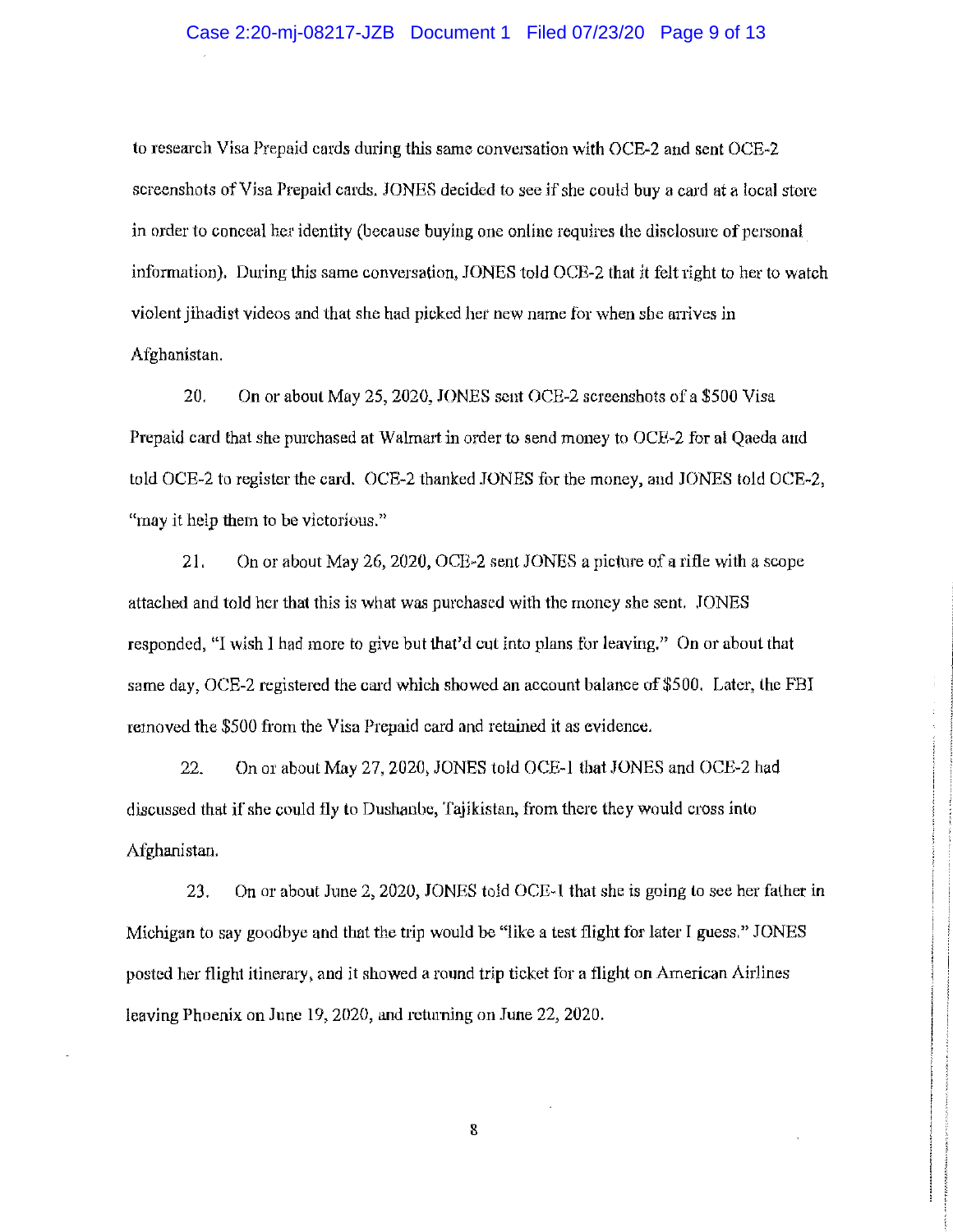#### Case 2:20-mj-08217-JZB Document 1 Filed 07/23/20 Page 10 of 13

24. On or about June 6, 2020, JONES and OCE-1 decided that JONES will fly to LAX to meet OCE-1 and together they will fly to Dushanbe, Tajikistan through Istanbul, Turkey. JONES and OCE-1 purchased their airline tickets on Turkish Airlines and selected their seats so they would be sitting near each other, JONES also purchased a one way ticket from Phoenix Sky Harbor Airport to LAX leaving at noon on July 21, 2020.

25. On or about June 8, 2020, JONES informed OCE-1 that the Dushanbe Airport in Tajikistan is currently closed, Between June 11, 2020, and June 14, 2020, JONES and OCE-1 discussed other travel options as JONES did not appear to be detened by the closure of the Dushanbe Airport. On or about June 12, 2020, due to the closure of the Dushanbe Airport, JONES suggested that they might need a new plan.

 $26.$  On or about June 13, 2020, JONES told OCE-2 that, due to travel restrictions, she may need to "go [to] other place" and that she can still get to Turkey. OCE-2 advised JONES that many mujahedeen decide to go to Turkey and then to Syria or Yemen. JONES responded, "I could try to get there instead, ifl can still get a way to where I need to end up," JONES and OCE-2 discussed JONES' travel as well as what group of al Qaeda JONES wants to join if she goes to Syria.

27. On or about June 13, 2020, after talking with OCE-2, JONES said to OCE-1 that they might be able to go to Sham<sup>11</sup> (Syria) from Istanbul. On or about June 14, 2020, JONES asked OCE-1, "do you have any place you wont go? Cause otherwise Ill just say yes to wherever we can help." JONES also suggested to OCE-1 that OCE-1 open a cloud account with random emails as it was less traceable and told OCE-l to wipe her accounts of all discussions about their upcoming plans. She also informed OCE-1 that she received her Turkish e-visa. On

<sup>11</sup>*Sham* is the historic Arabic word for Greater Syria. The old name for that region is the Levant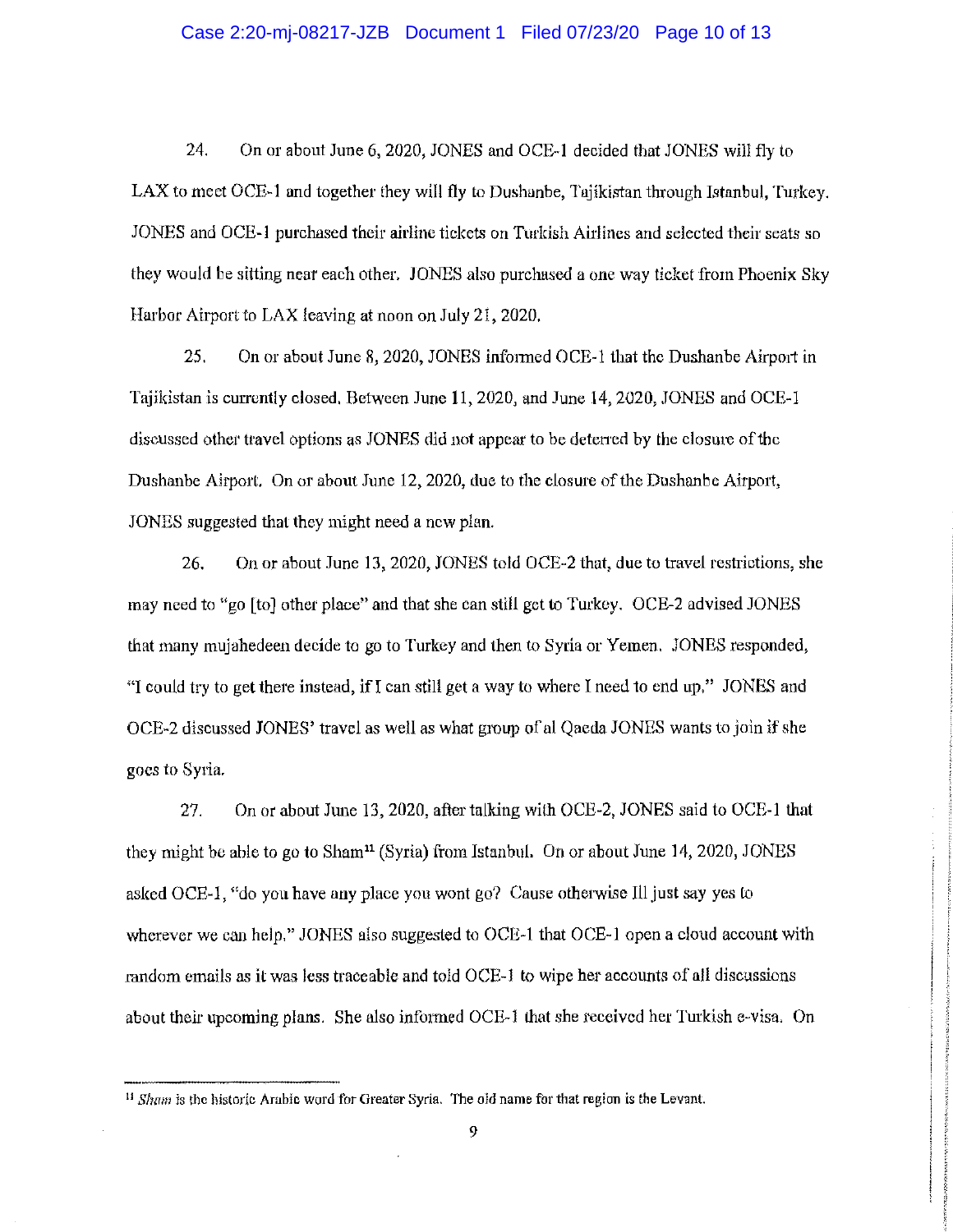#### Case 2:20-mj-08217-JZB Document 1 Filed 07/23/20 Page 11 of 13

or about that same day, OCE-2 stated that there are many groups in Sham and asked which group JONES wants to join. JONES responded a "good Imowledgeable [sic] brother suggested Tanzim hurras al deen."<sup>12</sup> OCE-2 asked JONES if she knew they were with al Oaeda and she stated "I assumed as much though tbh I know very little of the specific groups myself."

28. On or about June 17, 2020, JONES deleted her chat history with OCE-1. She told OCE-1 to do the same. JONES also infmmed OCE-1 that she booked them a hotel room in Istanbul and sent her a screenshot of the confirmation. On or about June 18, 2020, JONES told OCE-1 to purchase health insurance to further support their cover story that travel is for vacation, JONES sent OCE-1 a link where JONES said she had purchased her health insurance. JONES also requested an airport shuttle service to the hotel in Istanbul and requested OCE-1 's full name for the booking.

29. On or about June 29, 2020, JONES told OCE-1 that JONES will be recruiting for al Qaeda using SMP-1. JONES stated, "I want to do this, and it's not something so new I'm totally lost in it. I know the people, I know the platfonn. I'll need a trillion new accounts and to learn way more about al q and the groups, but not working here and being immersed in it I'm sure will do wonders." JONES continued to tell OCE-1 the plans she has regarding recruiting and that she will have to make "a ton" of SMP-I accounts and let those accounts age. Your affiant knows that aging an account would allow an account to look older once an individual was ready to use the account. JONES discussed the weather in Syria with OCE-I and what JONES is bringing overseas. On or about June 30, 2020, JONES reminded OCE-1 to back up her files on the cloud and wipe all unneeded conversations and even Google search history.

 $<sup>12</sup>$  Tanzim hurras al deen is not one of the terrorist organizations that has been designated as an FTO under section</sup> 219 of!he Immigration and Nationality Act. Your affiant *is* aware that a member ofTanzim hurras al deen is a Specially Designated Global Terrorist under section l(h) of Executive Order 13224.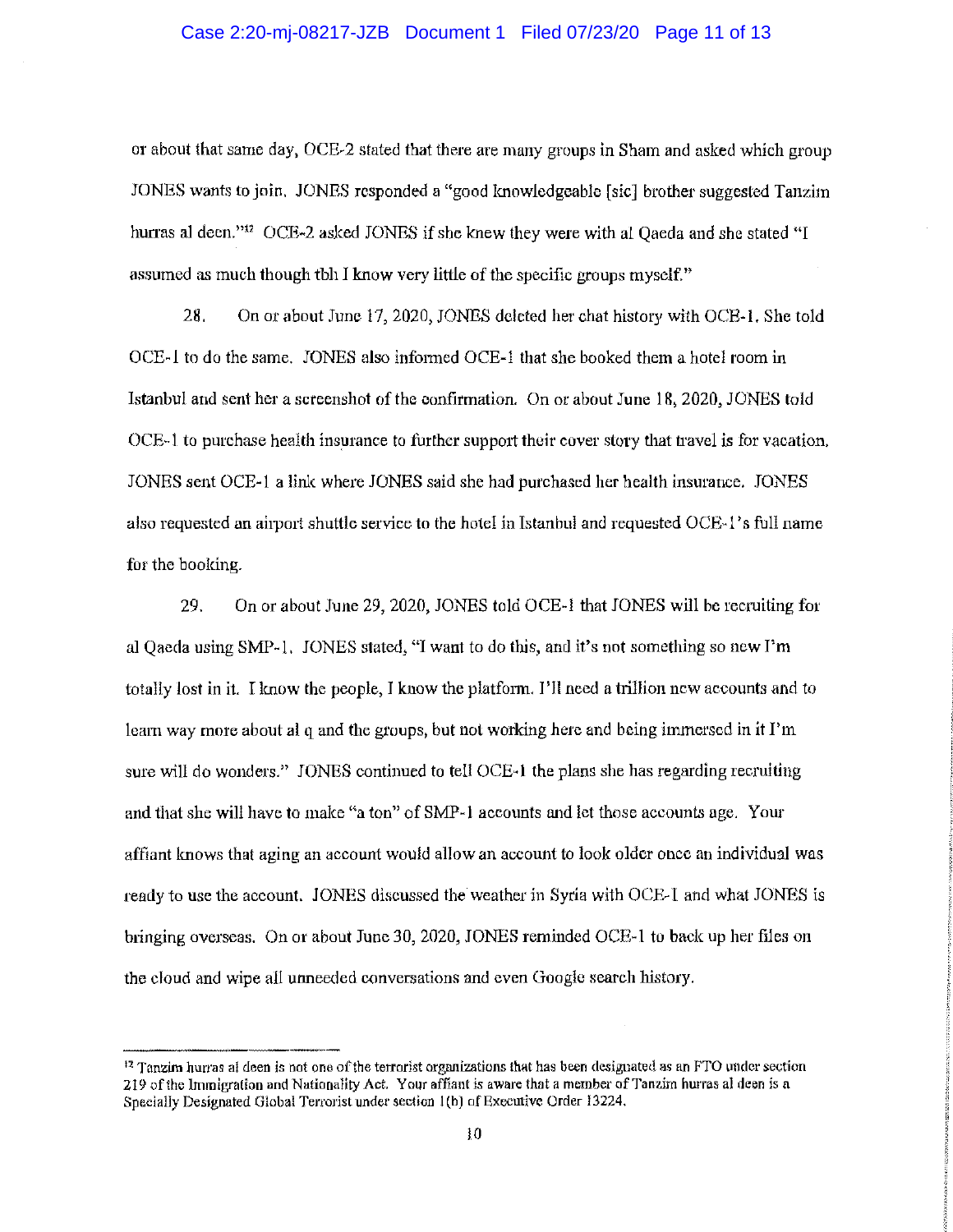## Case 2:20-mj-08217-JZB Document 1 Filed 07/23/20 Page 12 of 13

30. On or about July 3, 2020, OCE-2 told JONES that the cost of the route from Turkey to Idlib, Syria is \$750. JONES told OCE-2 about their cover story as tourists, saying goodbye to her father, and how she uploaded her files to a separate account's cloud file, so her accounts would be clean.

31. On July 6, 2020, JONES informed OCE-1 that their flights on Turkish Airlines are not leaving on July 21, 2020, due to COVID-19 restrictions, but that she was still flying to LAX as scheduled and would wait for their overseas flight to leave.

32. On or about July 13, 2020, JONES booked a new flight from Phoenix to LAX to July 22, 2020, and rebooked her flight leaving LAX to Istanbul to July 22, 2020. JONES also canceled her flight from Istanbul to Dushanbe as the airport there is still closed,

33. On or about July 21, 2020, JONES checked in online for her flight leaving for LAX on July 22, 2020,

34. On or about July 22, 2020, JONES traveled to the Phoenix Sky Harbor Airport, checked her luggage, proceeded through a security checkpoint to her departure gate and was subsequently arrested by the FBI.

I II

 $III$ 

 $111$